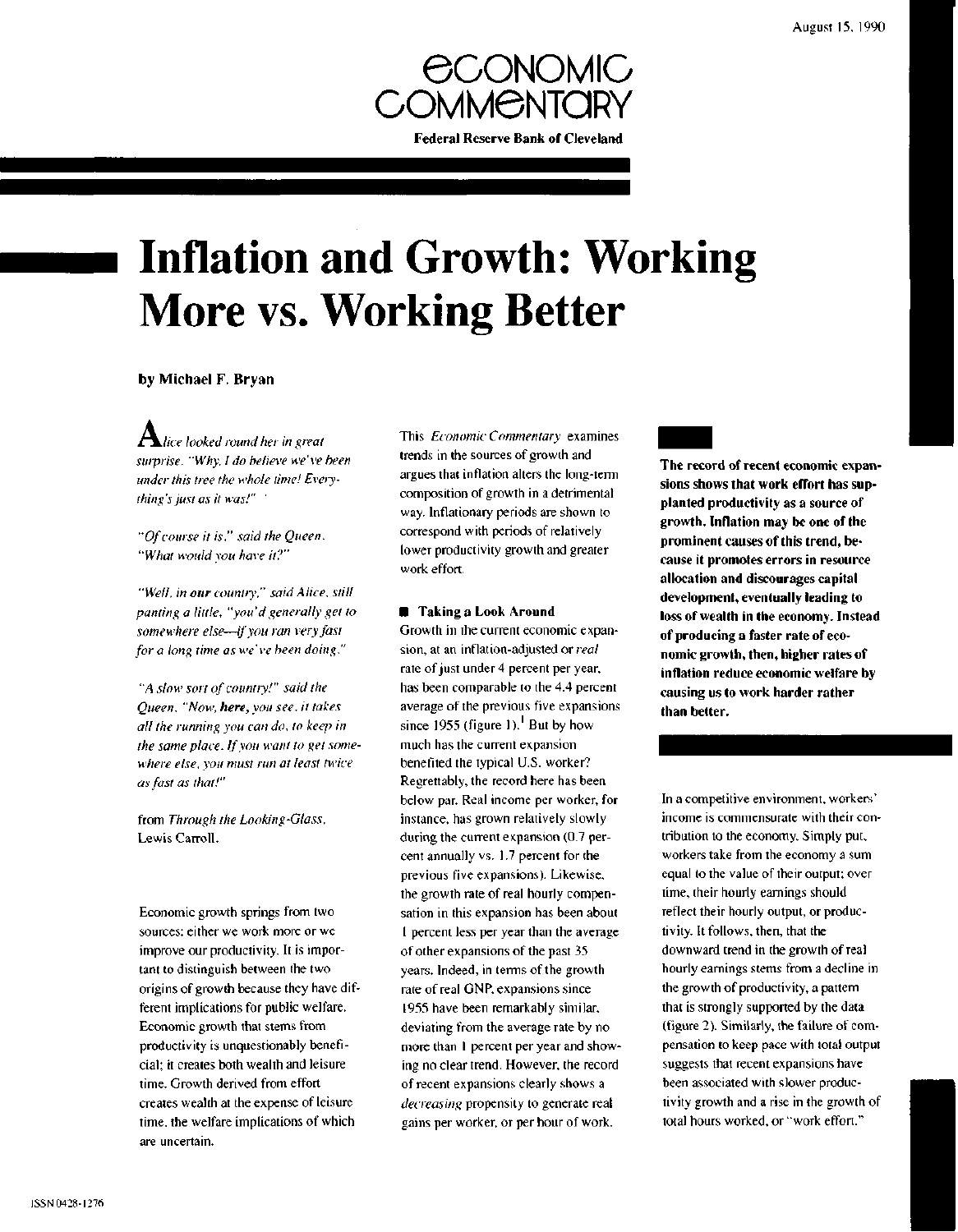



**SOURCES:** U.S. Department of Commerce, Bureau of Economic Analysis, and U.S. Department of Labor, Bureau of Labor Statistics.

Examination of the relative contributions of work effort and productivity to the trend growth rate of real private output, shown in figure 3, reveals that a striking shift has occurred in the origin of growth. $2 \text{ In the early 1960s, nearly}$ all of the trend growth in the economy came from improved productivity. During the 20 years that followed, the role of productivity diminished and work effort became an increasingly important source of growth; by the late 1970s, virtually all of the private growth trend was the result of greater work effort.

# **• You'd Generally Get to Somewhere Else**

The trend decline in productivity growth is one of the more puzzling and, admittedly, more controversial issues in the analysis of recent business cycles. But there seems to be sufficient evidence to claim that inflation may be one of its more prominent causes. $3$  To understand how inflation affects productivity, we need to appreciate the damage that inflation inflicts on an economy.

Prices are the mechanism by which markets allocate an economy's resources. Specifically, price increases guide additional resources to markets, while price decreases direct resources away from markets. These market signals, or relative price movements, are the primary channel through which market information is transmitted and are therefore

# **FIGURE 2 REAL COMPENSATION AND PRODUCTIVITY TRENDS IN NONFARM BUSINESS**



**NOTE:** Data are trends in real compensation per hour and productivity in nonfarm business. Trends are calculated over a five-year period, corresponding roughly to the length of the average postwar business cycle. **SOURCE:** U.S. Department of Labor, Bureau of Labor Statistics.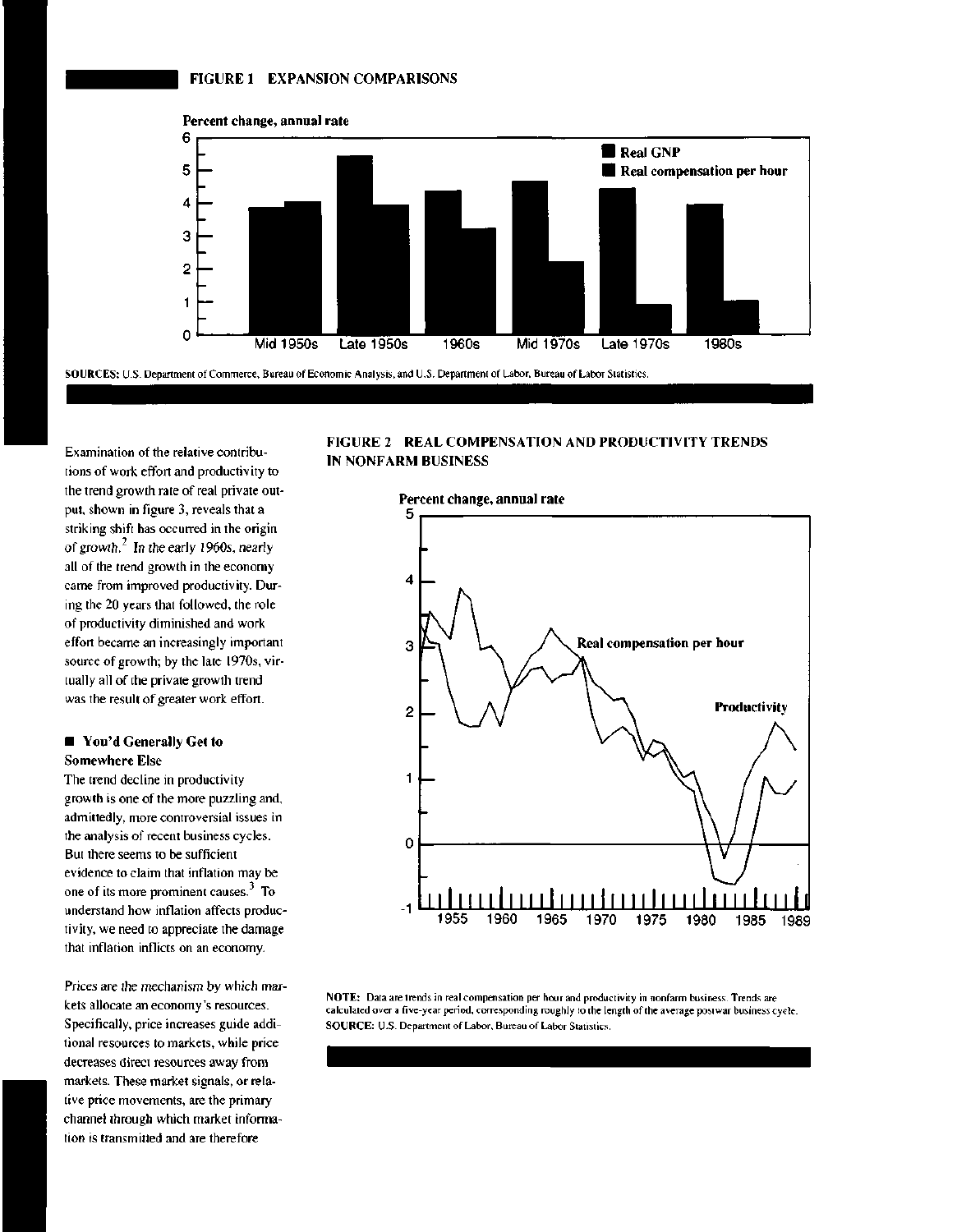

NOTE: Data are for nonfarm business. Trends are calculated over a five-year period to correspond roughly to the average length of the business cycle. Shares were constrained to a minimum of 0 percent and a maximum of 100 percent. SOURCE: U.S. Department of Labor, Bureau of Labor Statistics.

vitally important to the operation of markets. Inflation, however, has nothing to do with the transmission of market information, but is instead a general reduction in the purchasing power of money.

If unanticipated, inflation can be misinterpreted as a relative price signal, making the transmission of market information less accurate and leading to errors in the allocation of resources. Inefficiency is compounded as time and other resources are redirected into the wasteful enterprise of filtering inflationary noise from prices. Even if anticipated, inflation may impede productivity growth as households and firms are forced into various protective maneuvers.<sup>4</sup>

There may also be a link between inflation and productivity growth through the tax code. A recent study indicates that fully anticipated inflation reduces the after-tax rate of return on human

and physical capital in a substantial way and thus discourages capital development.<sup>5</sup>

These linkages between inflation and productivity suggest that inflation reduces an economy's potential output by reducing its accumulation of resources—its wealth. One possible implication is that the inflation-induced reduction in wealth may be compensated for by an increase in work effort. In this way, we might think of the growth implications from inflation in the same light as we do a natural disaster. When Hurricane Hugo swept through the Southeast last fall, it caused losses of billions of dollars in property damage and in lost work time. According to many estimates, though, the hurricane actually had a small net positive impact on real GNP growth. How does a natural disaster produce growth?

One response is that the economy is called upon to repair buildings and

other damaged structures. But this answer isn't particularly appealing, because it assumes surplus resources are ready and waiting for a disaster to call them into service (not to mention the frightful policy implications). A more sensible explanation is that the substantial wealth loss caused by the catastrophe prompts people to work harder than they otherwise would. That is, households are motivated to sacrifice some of their leisure in order to rebuild. It follows, then, that as inflation lowers the trend in productivity growth, it diminishes the nation's wealth potential, part of which will be compensated for by an increase in work effort.<sup>6</sup>

# **• It Takes All the Running You Can Do**

The rate of inflation and the growth rates of output, productivity, and hours for the expansionary years between 1951 and 1989 are shown in figures 4a to 4c. Over this period, no statistically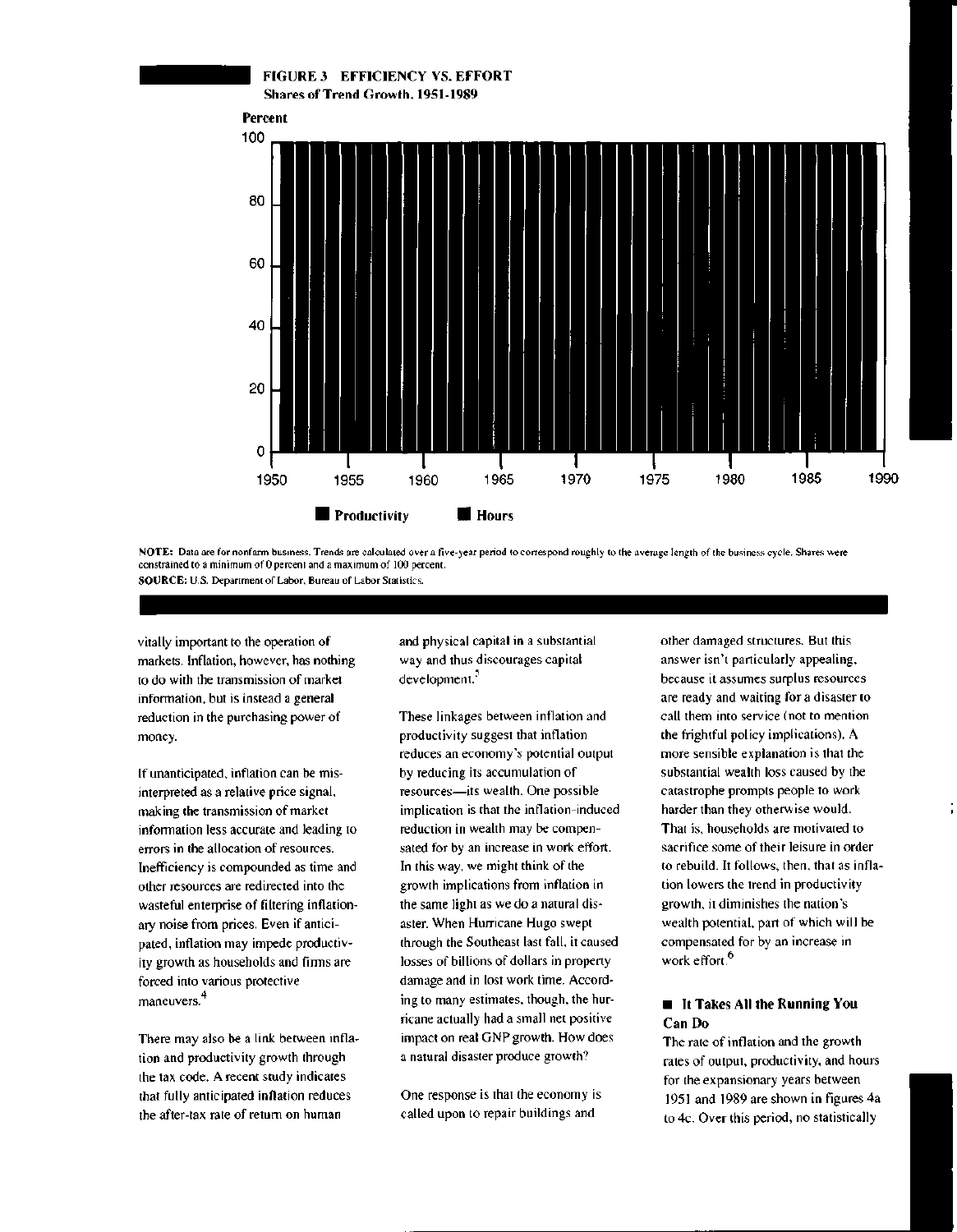# **FIGURES 4A TO 4C INFLATION AND GROWTH RATES OF OUTPUT, PRODUCTIVITY, AND HOURS**



**NOTE:** Data are for expansion years only, 1951 to 1989. Inflation is measured by the change in the GNP implicit price deflator. Output, productivity, and hours are measured for nonfarm business. Solid line represents tendency implied by an ordinary least squares regression.



significant relationship between inflation and output can be detected, a result that seems broadly consistent with previous research on the impact of inflation on trend real GNP growth. Yet a significant, negative correlation can be found between inflation and productivity growth. Specifically, for every 1 percentage point of inflation, productivity growth in expansions has tended to decline by 0.3 percent. Further, the inflation-induced drop in productivity growth seems to have been offset by an equal rise in work effort.

If we separate work effort into four components—the length of the workweek, the rate of labor-force participation, the size of the working-age population, and the level of surplus unemployment—we can identify more clearly the source of the additional effort.<sup>7</sup> While the association is somewhat crude, there has been a strong tendency for the rate of labor-force participation to rise and fall with the rate of inflation (figure 5). Linkages between the rate of inflation and the other sources of work effort were unsubstantiated by the data.<sup>8</sup>

# $\blacksquare$  Correlation, Causality, and **Other Caveats**

The patterns outlined in the previous section show correlation between inflation and the origins of growth, but in all fairness, there has been no demonstration of causality. Thus, we must ask whether the increase in effort or the slowdown in productivity growth could be "causing" inflation. One way to address these issues is through a simple supply-and-demand framework. An increase in aggregate spending could explain rising hours, lower productivity, and higher prices if resource markets respond sluggishly to changes in aggregate conditions. But if aggregate spending is driving hours growth and reducing the marginal productivity of labor, the growth rate of output would tend to rise with the rate of inflation. No such relationship was found.

Alternatively, it could be that the decline in productivity resulting from other factors might cause a rise in infla-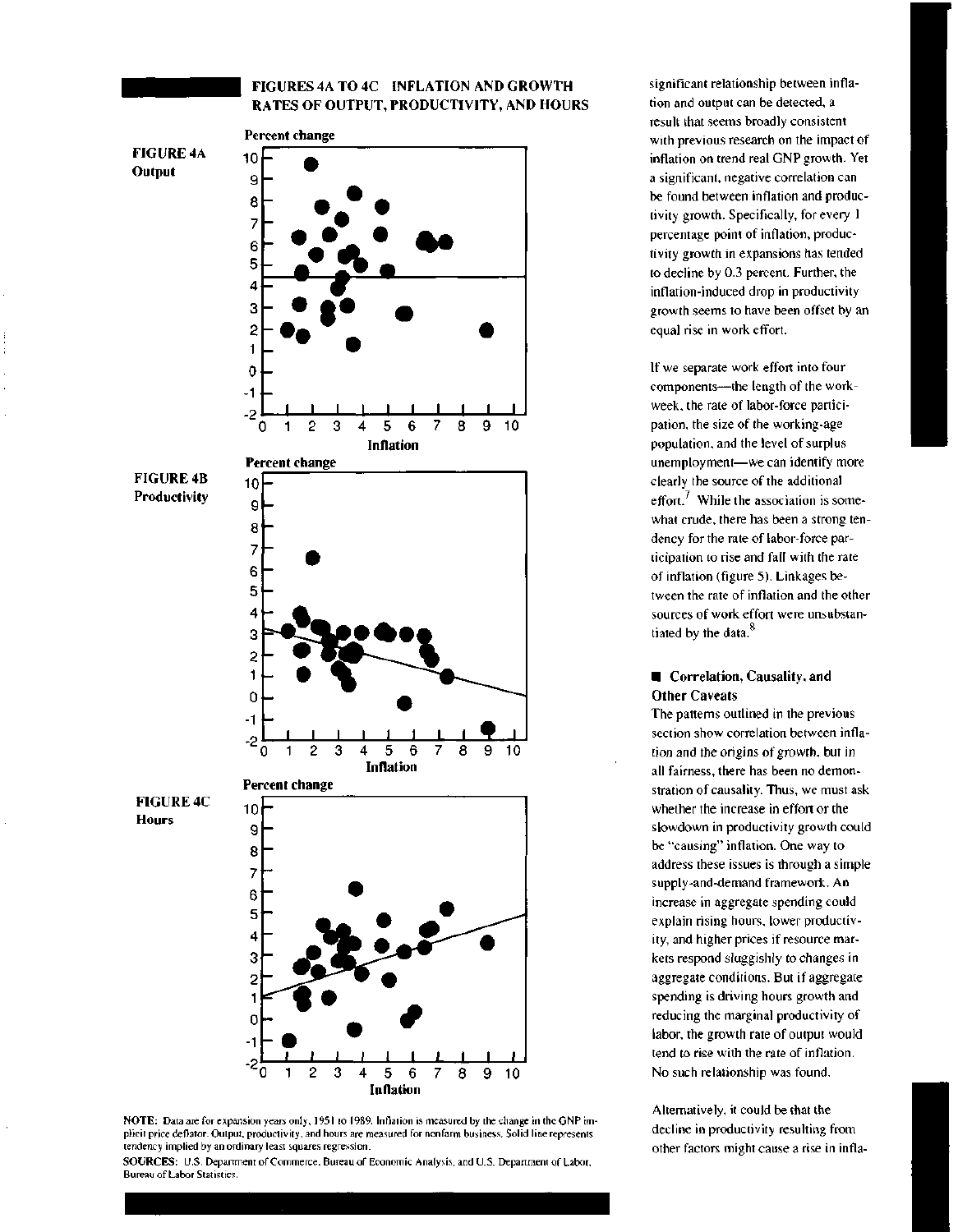# **FIGURE 5 INFLATION AND TREND LABOR-FORCE PARTICIPATION**



NOTE: Inflation is measured by the implicit price deflator (annual changes). The trend in the labor-force participation rate is for civilian workers. Trend changes are calculated over a five-year period.

SOURCES: U.S. Department of Commerce. Bureau of Economic Analysis, and U.S. Department of Labor, Bureau of Labor Statistics.

tion. Certainly a drop in the rate of productivity growth would put upward pressure on the price level if aggregate supply fails to keep pace with aggregate demand. However, a study of the Canadian economy indicated that a 1 percent increase in inflation produced a 0.3 percent *net* decline in the rate of productivity growth from 1963 to 1979, the same magnitude as the results presented here.<sup>9</sup> Similar conclusions were later drawn on U.S. data. **10**

Another issue is whether inflation per se or inflation *uncertainty* underlies the growth shift from efficiency to effort. While this is a critical issue for policymakers, it is less important for the relationships being examined here, because both types of inflation phenomena can explain the observed trends in labor markets. Note, though, that many of the theoretical linkages between inflation and productivity growth hold even when inflation is fully anticipated. This conclusion is supported by the evidence on the Canadian economy, where more than 80 percent of the inflation-induced decline in productivity growth was

attributed to inflation that was probably anticipated.<sup>11</sup>

Finally, it must be admitted that the connections between inflation and the growth rates of productivity and work effort depicted earlier show considerable variation around trend.<sup>12</sup> Other factors are obviously influencing these variables. One noteworthy consideration is that the impact of aggregate price movements on work effort most likely depends on the perceived permanence of the price movements. If the rate of price increase is believed to be transitory, its impact on trend productivity should be marginal and have little effect on the work effort of households. However, if the price rise is thought to be a permanent feature of the economy, such as in the case of a monetary inflation, its influence on wealth and work effort should be considerably greater.

#### **• If You Want to Get to Somewhere Else**

The pace of the longest peacetime expansion in U.S. history has slowed recently. According to preliminary estimates, real GNP grew at a sluggish 1.2 percent annual rate in the second quarter, and several prominent economists see a continued flatness in the economy over the next several quarters. The slowdown in business activity has brought forth calls for the Federal Reserve to promote stronger growth by easing the monetary reins: reducing interest rates to stimulate spending. This prescription reflects a traditionally accepted shortrun exchange of more growth today at the risk of higher inflation tomorrow. Correct or not, the implications of inflation on future economic growth should also be considered.

Experience has shown that there are no quick fixes in the promotion of growth. There is no evidence that a faster trend rate of economic growth can be bought with a higher rate of inflation. Indeed, it seems likely that inflation reduces the welfare implied by growth by altering the origin of growth from productivity to effort. Viewed in this light, a monetary policy designed to eliminate inflation may also be a policy that best encourages productivity and so best promotes welfare-enhancing growth.